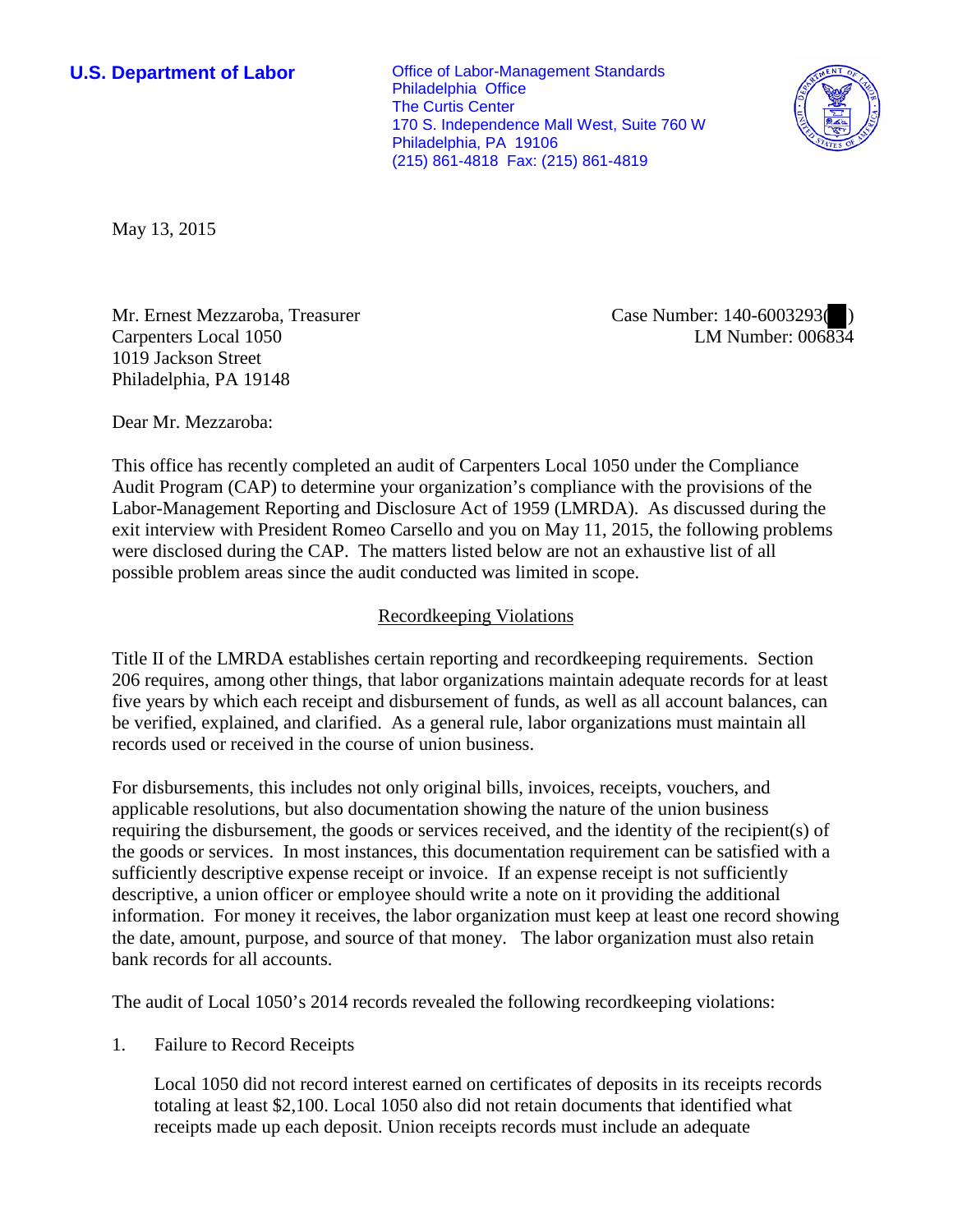identification of all money the union receives. The records should show the date and amount received, and the source of the money.

## 2. Receipt Dates not Recorded

Entries in Local 1050's general ledger reflect the date the union deposited dues money, but not the date dues money was received. Union receipts records must show the date of receipt. The date of receipt is required to verify, explain, or clarify amounts required to be reported in Statement B (Receipts and Disbursements) of the LM-3. The LM-3 instructions for Statement B state that the labor organization must record receipts when it actually receives money and disbursements when it actually pays out money. Failure to record the date money was received could result in the union reporting some receipts for a different year than when it actually received them.

3. Lack of Salary and Expense Stipend Authorization

Local 1050 did not maintain records to verify that the salaries reported in Item 24 (All Officer and Disbursements to Officers) of the LM-3 was the authorized amount and therefore was correctly reported. Also, records were not maintained to verify that telephone and Internet expense stipends, which were paid monthly to the local's officers, were the authorized amounts. The union must keep a record, such as meeting minutes, to show the current salary and expense stipends authorized by the entity or individual in the union with the authority to establish salaries and stipends.

4. Lost Wages

Local 1050 did not retain adequate documentation for lost wage reimbursement payments to convention delegates and totaling at least \$1,900. The union must maintain records in support of lost wage claims that identify each date lost wages were incurred, the number of hours lost on each date, the applicable rate of pay, and a description of the union business conducted. The OLMS audit found that the local's records for these lost time payments did not include any of the above mentioned required information for lost time payments.

During the exit interview, I provided a compliance tip sheet, *Union Lost Time Payments*, that contained a sample of an expense voucher Local 1050 may use to satisfy this requirement. The sample identifies the type of information and documentation that the local must maintain for lost wages and other officer expenses.

5. Lack of Backup Documentation for Per Diem Payments

Local 1050 did not retain adequate documentation for per diem payments made to union officers and employees totaling at least \$1,400. The local paid three days per diem for each officer and employee who attended the convention; however, the local did not maintain